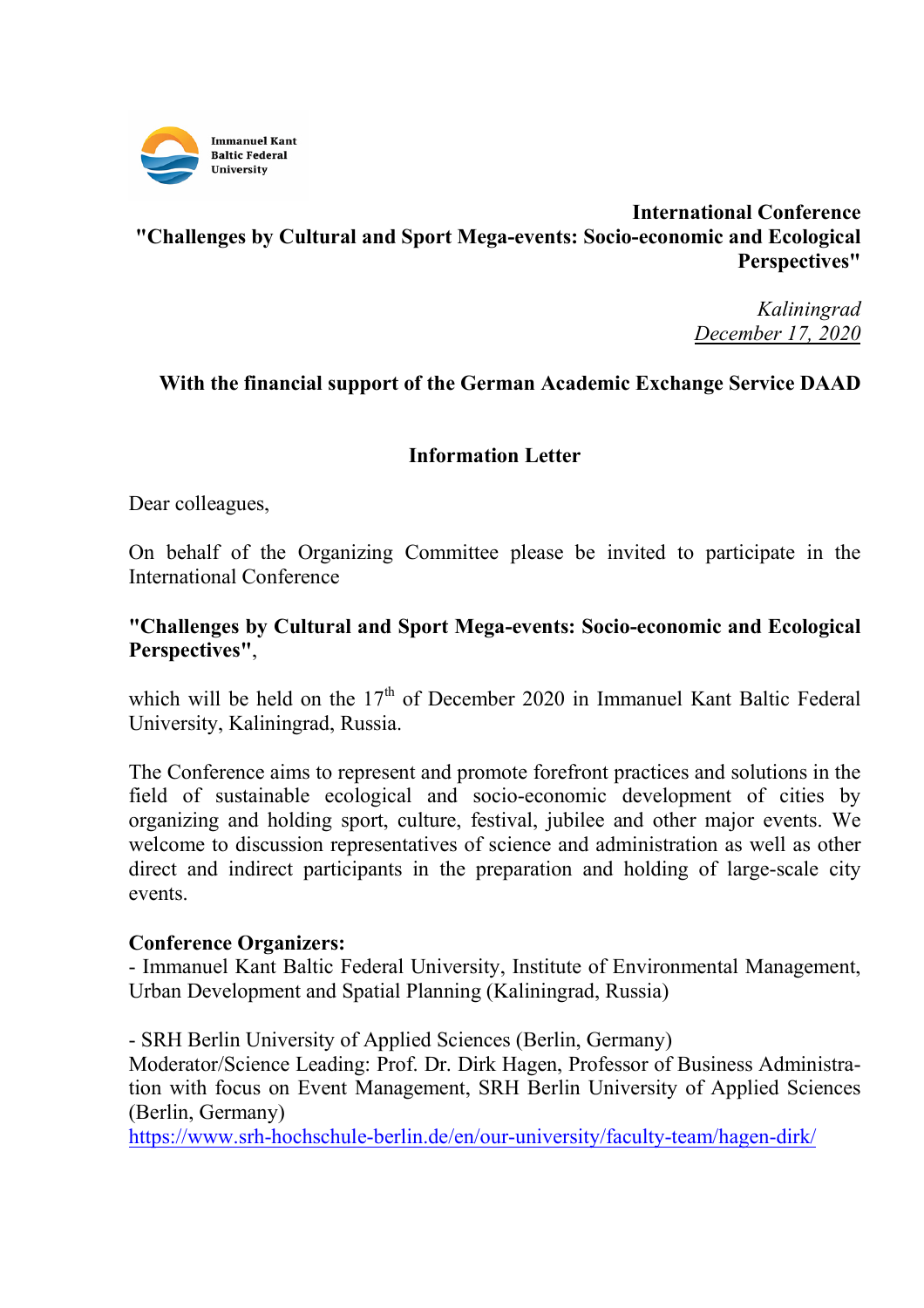

#### **Conference sections e.g.:**

1. Socio-economic and Environmental effects of Mega-events on Cities.

2. Challenges for international Sport and Cultural Mega-events.

3. Implementation of Sustainable Tourism or Mobility in Preparation of Sport and Cultural Mega-events.

- 4. Destinationmanagement and Sport and Cultural Mega-events.
- 5. Technologies for Sport and Cultural Mega-events.
- 6. Digitalisation in the Interface of Sustainability and Sport and Cultural Mega-events.
- 7. The Role of the Civil Society in the Preparation and Holding of Mega-events.

#### **Conference Proceedings**

The Conference Proceedings will be indexed by the Russian Science Citation Index database and published in electronic form (included some print versions).

#### **Key Dates:**

November 30, 2020 – Registration and Call for Papers Deadline Conference will be held on 17. December, 2020

## **Venue: Immanuel Kant Baltic Federal University, 14 A. Nevskogo str., Kaliningrad**

**Working Languages:** Russian, English, German

**Form of Participation:** on-campus participation/ZOOM/Skype (oral presentation or poster presentation and publication of papers) or off-campus participation (publication of papers only). The Conference Proceedings will be published in electronic form. For participation fill in the registration form and send it to the Email:

DGaeva@kantiana.ru Dirk.Hagen@srh.de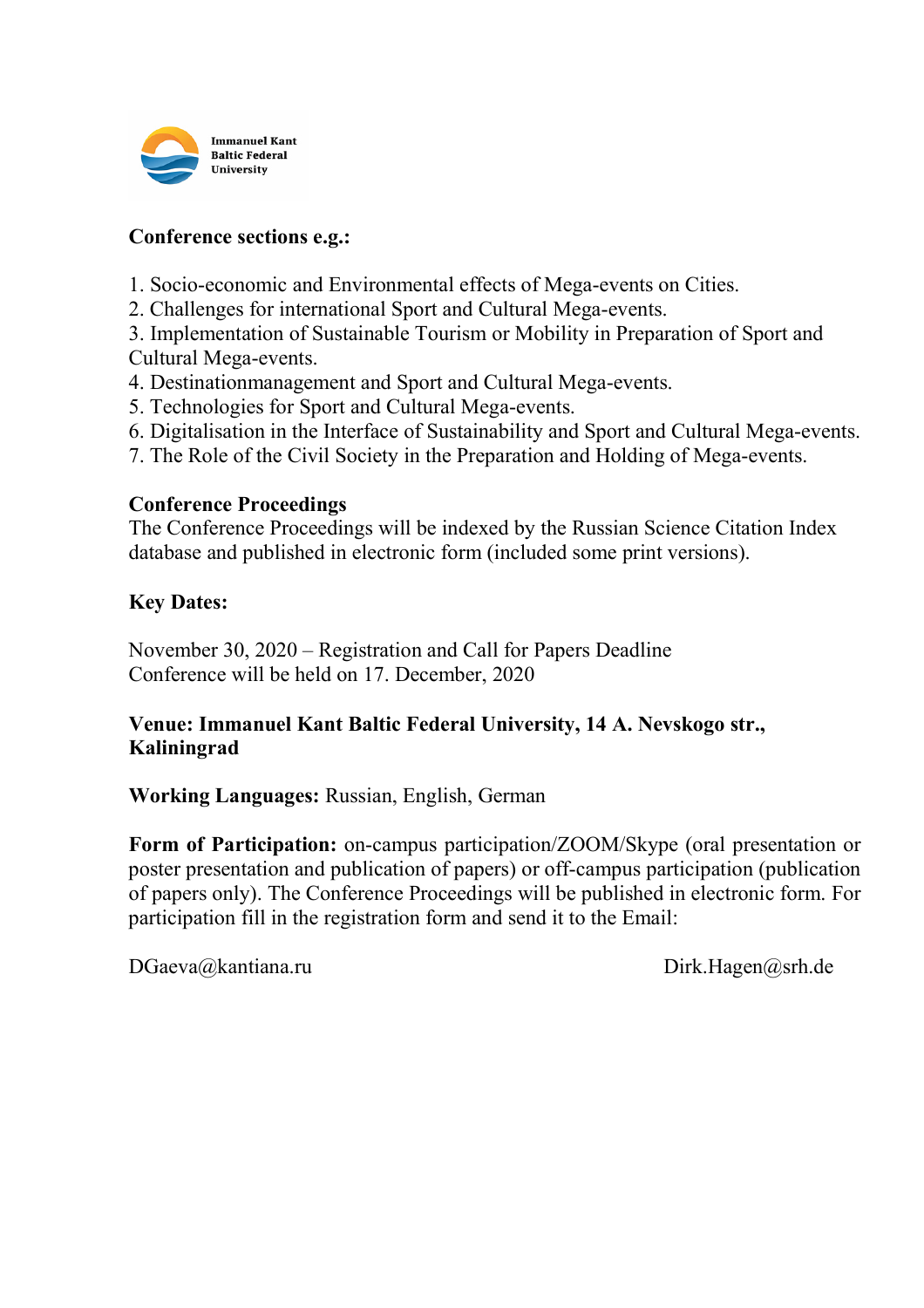

## **Registration Form**

| Last Name                              |  |
|----------------------------------------|--|
| <b>First Name</b>                      |  |
| Patronymic                             |  |
| Organization                           |  |
| Degree, Title, Position                |  |
| Phone Number, Fax                      |  |
| (with area code)                       |  |
| E-mail                                 |  |
| Preliminary Subject of the Paper       |  |
| participation<br>On-campus             |  |
| /ZOOM/Skype (oral presentation or      |  |
| poster presentation and publication of |  |
| papers) or off-campus participation    |  |
| (publication of papers only)           |  |

## **REQUIREMENTS FOR PAPERS FORMAT**

Paper length cannot exceed the total number of five text pages, including figures, tables, and references. Please use Times New Roman 12 point font with one-spaced lines. Each paragraph should begin with 1.25 indentation and centered text alignment. File format is Word 2003-2013 (.doc, .docx). Page format is A4 (210x297 mm) with 2.5 cm margins. Page number should be centered at the bottom of the page.

*Article formatting: Note that every line should be divided from the new line by one blank line.* UDC identifier, TITLE – bold fond type, upper case letters, center alignment, next line – article's title in English in the same format; next line – author (s) full name(s) in Russian, bold font type, center alignment, next line – author (s) full name(s) in English in the same format; next line – email of one of the authors; next line – organization's full name, city, country in Russian in italics center alignment, next line – organization's full name, city, country in English in italics, center alignment. Next line – abstract in Russian and in English, next line – the text of the article.

*Tables and figures formatting.* The text should include tables and figures. Each table and figure should have reference (example: fig. 1, table 1). For figure captions use italics under the figure. Every table should have the name in italics above the table. All figures should be in black and white format. An electronic version of each table